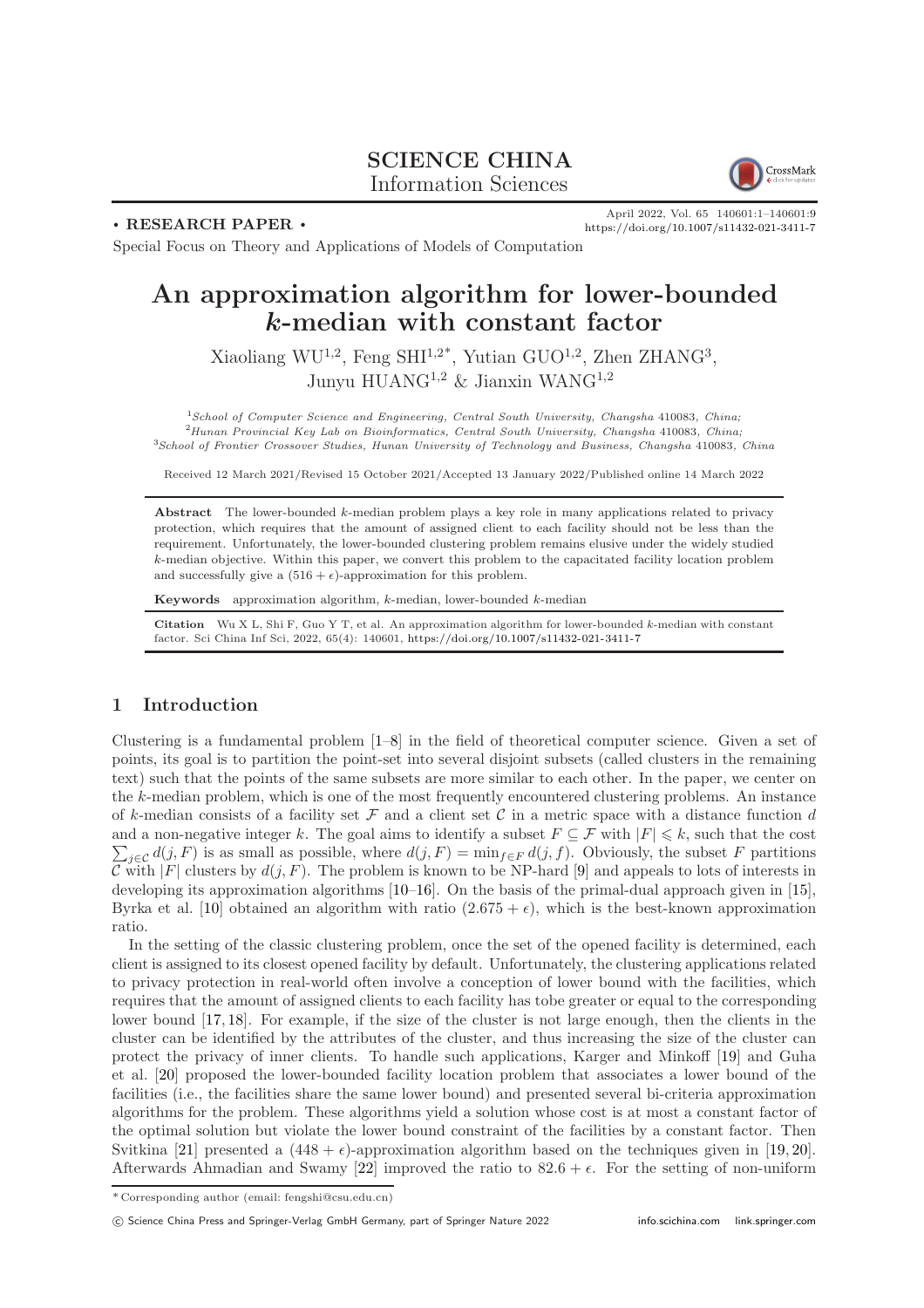lower bounds (i.e., the facilities have different lower bounds), Li [\[23\]](#page-8-13) presented a  $(3926+\epsilon)$ -approximation algorithm.

Within this investigation, we give the lower-bounded k-median problem.

**Definition 1** (Lower-bounded k-median problem (LBK)). The input consists of a client set  $\mathcal{C}$  and a facility set  $\mathcal F$  in a metric space with a distance function d, a positive integer bound k and a lower bound B. The goal is to find a facility subset  $F \subseteq \mathcal{F}$  with  $|F| \leq k$  and a mapping  $\phi : \mathcal{C} \to F$  so as  $|\{j \in \mathcal{C} \mid \phi(j) = i\}| \geq B$  for each facility  $i \in F$ , and the cost  $\sum_{j \in \mathcal{C}} d(j, \phi(j))$  is as small as possible.

Considering an instance  $\mathcal{I} = (\mathcal{C}, \mathcal{F}, k, d, B)$  of LBK, a feasible solution of  $\mathcal{I}$  is a pair  $(F, \phi)$ , where F is a subset of F with  $|F| \leq k$  and  $\phi$  is a mapping with  $|\{j \in \mathcal{C} \mid \phi(j) = i\}| \geq B$  for each  $i \in F$  (to simplify the notation, let  $\phi^{-1}(i) = \{j \in \mathcal{C} \mid \phi(j) = i\}$ . In d-dimension Euclidean space, Ding and Xu [\[24\]](#page-8-14) showed that LBK admits an algorithm with ratio  $(1+\epsilon)$  with running time  $O(n^2d \cdot (\log n)^{k+2} \cdot 2^{\text{poly}(k/\epsilon)})$ . Later Bhattacharya et al. [\[25\]](#page-8-15) presented a faster algorithm with running time  $O(n^2d \cdot (\log n)^2 \cdot (\frac{k}{\epsilon})^{O(k/\epsilon)})$ and the approximation factor  $(1 + \epsilon)$ . Note that neither of the above two algorithms has polynomial running time. Ahmadian and Swamy [\[26\]](#page-8-16) showed that LBK has a polynomial-time  $O(1)$ -approximation algorithm, but the approximation ratio is very large. For the setting of non-uniform lower bounds, Feng et al. [\[27\]](#page-8-17) gave a  $(3 + \epsilon)$ -approximation algorithm with running time  $(k\epsilon)^{O(k)}n^{O(1)}$ . As the opposite of LBK, the capacitated k-median problem was proposed by Demirci and Li [\[28\]](#page-8-18) who required that the amount of clients assigned to each opened facility is at most a given bound. They presented an algorithm with ratio  $O(1)$  for this problem, but the solution obtained by the algorithm violates the capacities by  $(1 + \epsilon)$ . Then Li [\[15\]](#page-8-6) obtained the first algorithm with ratio  $O(1)$  that allows  $(1 + \epsilon)k$  facilities can be opened without violating the capacity.

<span id="page-1-0"></span>**Theorem 1.** There is a  $(516 + \epsilon)$ -approximation algorithm for LBK with polynomial runtime.

Given an LBK instance  $\mathcal{I} = (\mathcal{C}, \mathcal{F}, k, d, B)$ , clearly, if  $|\mathcal{C}| < B$ , then there exists no feasible solution to the instance. Therefore, our default lower bound  $B$  is strictly less than the amount of the client set  $C$ . The general idea of our algorithm consists of two steps. Firstly, give a bi-criteria approximation algorithm for the problem, which obtains a solution whose cost is bounded by a constant factor in approximation guarantee but violates the lower bound constraint mildly. Secondly, convert the obtained bi-criteria approximate solution of  $\mathcal I$  to a feasible one by closing some facilities and reassigning some clients, to meet the lower bound constraint. Obviously, the conversion causes a loss in the cost. Thus we reduce the problem to the capacitated facility location problem and successfully show that the loss can be bounded by a constant factor in approximation guarantee.

**Definition 2** (Capacitated facility location problem (CFL)). The input consists of a client set  $\mathcal{C}$  and a facility set  $\mathcal F$  in a metric space with a distance function d, a positive integer bound k and an upper bound U. The goal is to find a facility subset  $F \subseteq \mathcal{F}$  and a mapping  $\phi : \mathcal{C} \to F$  so as  $|\{j \in \mathcal{C} \mid \phi(j) = i\}| \leq u_i$ for each facility  $i \in F$ , and the sum of the connection cost  $\sum_{j \in C} d(j, F)$  and the opening cost  $\sum_{i \in F} f_i$  is as small as possible, where  $d(j, F) = \min_{f \in F} d(j, f)$ , and  $f_i$  and  $u_i$  are the opening cost and capacity of facility  $i \in \mathcal{F}$ , respectively.

### 2 A bi-criteria approximate solution

In this section, we first show the close relationship between LBK and the k-facility location problem, where the formulation of the k-facility location problem is given below. Then based on the relationship, a bi-criteria approximation algorithm for LBK can be given by calling a known approximation algorithm for the k-facility location problem.

**Definition 3** (k-facility location problem (KFL)). The input consists of a client set  $\mathcal{C}$  and a facility set  $\mathcal F$  in a metric space with a distance function  $d$ , and a positive integer bound  $k$ . The goal is to look for a facility subset  $F \subseteq \mathcal{F}$  with  $|F| \leq k$ , such that the sum of the connection cost  $\sum_{j \in \mathcal{C}} d(j, F)$  and the opening cost  $\sum_{i\in F} f_i$  is minimized, where  $d(j, F) = \min_{f\in F} d(j, f)$  and  $f_i$  is the opening cost of facility  $i \in \mathcal{F}$ .

Consider an instance  $\mathcal{I} = (\mathcal{C}, \mathcal{F}, k, d, B)$  of LBK and a solution  $(F, \phi)$  of  $\mathcal{I}$ . Let  $\Gamma_{\mathcal{I}}(F, \phi)$  denote the cost of the solution  $(F, \phi)$  (i.e.,  $\Gamma_{\mathcal{I}}(F, \phi) = \sum_{j \in \mathcal{C}} d(j, \phi(j)))$ ). If each facility i of F is assigned at least  $\alpha B$ clients with respect to  $\phi$ , where  $\alpha \in (0,1)$ , then  $(F, \phi)$  is called an  $\alpha$ -covered solution. Let  $T_i \subseteq \mathcal{C}$  denote the set containing the B clients nearest to i for each facility  $i \in \mathcal{F}$ .

An instance  $\mathcal{I}' = (\mathcal{C}, \mathcal{F}, k, d, f)$  of KFL corresponding to  $\mathcal{I}$  is constructed by assigning opening cost to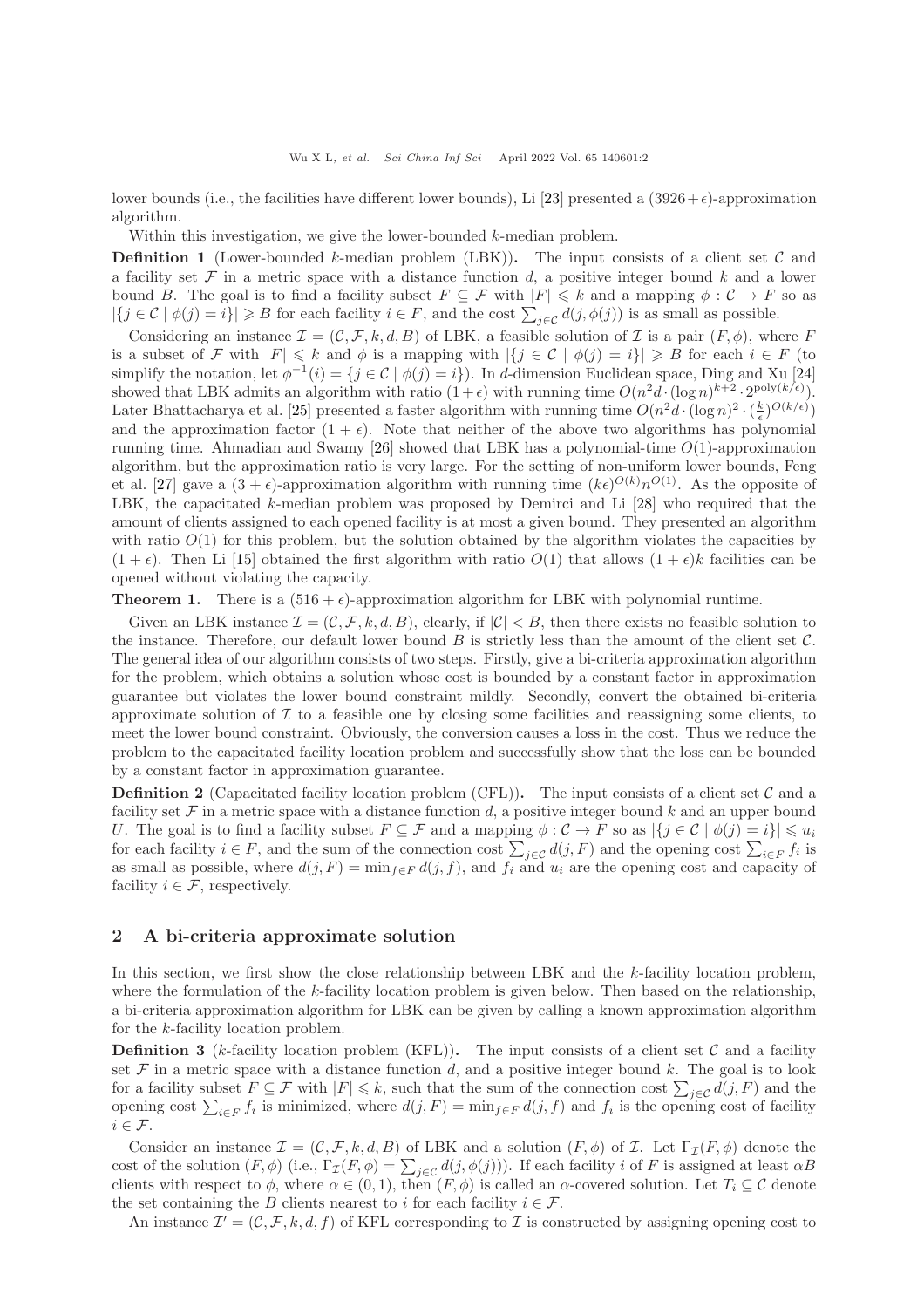the facilities and omitting the lower bound B; more specifically, each facility  $i \in \mathcal{F}$  is entitled to an opening cost  $f_i = \frac{2\alpha}{1-\alpha} \sum_{j \in T_i} d(i,j)$ . Then a solution F' of I' is obtained by calling the 3.25-approximation algorithm given in [\[29\]](#page-8-19). Let  $\Gamma_{\mathcal{I}'}(F')$  denote the cost of F', i.e.,  $\Gamma_{\mathcal{I}'}(F') = \sum_{j \in \mathcal{C}} d(j, F') + \sum_{i \in F'} f_i$ .

<span id="page-2-0"></span>In the following, we show that any solution of  $\mathcal{I}'$  can be transformed into an  $\alpha$ -covered solution of  $\mathcal{I}$ . **Lemma 1.** If there is a feasible solution  $(F, \phi)$  of  $\mathcal{I}$ , then  $F$  is a solution of  $\mathcal{I}'$  with

$$
\sum_{i \in F} f_i \leqslant \frac{2\alpha}{1-\alpha} \Gamma_{\mathcal{I}}(F, \phi).
$$

*Proof.* For any facility  $i \in F$ ,  $|\phi^{-1}(i)| \geq B = |T_i|$  due to the feasibility of  $(F, \phi)$ . Combining the inequality and the definition of  $T_i$  gives that  $\sum_{j \in \phi^{-1}(i)} d(i,j) \geq \sum_{j \in T_i} d(i,j)$ . Consequently, we know that

$$
\sum_{i \in F} f_i = \sum_{i \in F} \left( \frac{2\alpha}{1 - \alpha} \sum_{j \in T_i} d(i, j) \right)
$$
  

$$
\leqslant \frac{2\alpha}{1 - \alpha} \sum_{i \in F} \sum_{j \in \phi^{-1}(i)} d(i, j)
$$
  

$$
= \frac{2\alpha}{1 - \alpha} \sum_{j \in C} d(j, \phi(j))
$$
  

$$
= \frac{2\alpha}{1 - \alpha} \Gamma_{\mathcal{I}}(F, \phi),
$$

where the first inequality holds due to  $|\phi^{-1}(i)| \geq |T_i|$  for any  $i \in F$ .

For any feasible solution  $(F, \phi)$  of instance  $\mathcal{I}$ , by Lemma [1](#page-2-0) and  $\Gamma_{\mathcal{I}'}(F) = \sum_{i \in F} f_i + \Gamma_{\mathcal{I}}(F, \phi)$ , we know that  $\Gamma_{\mathcal{I}'}(F) \leq \frac{1+\alpha}{1-\alpha} \Gamma_{\mathcal{I}}(F,\phi)$ .

<span id="page-2-3"></span>**Lemma 2.** Based on a solution F' of  $\mathcal{I}'$ , an  $\alpha$ -covered solution  $(F, \phi)$  of  $\mathcal{I}$  can be obtained in polynomial time with  $\Gamma_{\mathcal{I}}(F,\phi) \leq \Gamma_{\mathcal{I}'}(F')$ .

*Proof.* A k-median problem instance  $\mathcal{I}^k$  is constructed by omitting the opening cost of facilities on the basis of instance  $\mathcal{I}'$ . Now we construct a solution  $(F, \phi)$  of  $\mathcal{I}$  as follows. Firstly, let  $F'' = F'$ . Secondly, removing the facility  $i \in F''$  from  $F''$  if  $\Gamma_{\mathcal{I}'}(F''\setminus\{i\}) \leq \Gamma_{\mathcal{I}'}(F''),$  i.e.,  $F'' = F''\setminus\{i\}.$  Thirdly, repeat the second step until it is not applicable. Finally, let  $F = F''$  and  $\phi$  be the mapping that assigns each client  $j \in \mathcal{C}$  to its closest facility in F. The resulted solution  $(F, \phi)$  is a minimal feasible solution of  $\mathcal{I}^k$ . Let  $\Gamma_{\mathcal{I}^k}(F,\phi)$  be the cost of solution  $(F,\phi)$ . Obviously,  $\Gamma_{\mathcal{I}^k}(F,\phi) \leq \Gamma_{\mathcal{I}'}(F)$  (as facilities of  $\mathcal{I}^k$  have no opening cost), implying that  $\Gamma_{\mathcal{I}^k}(F,\phi) \leq \Gamma_{\mathcal{I}'}(F) \leq \Gamma_{\mathcal{I}'}(F')$ .

We now show that the solution  $(F, \phi)$  is an  $\alpha$ -covered solution of  $\mathcal{I}$ , i.e., at least  $\alpha B$  clients are assigned to *i* for each  $i \in F$ . Assume that there is a facility  $i \in F$  with  $|\phi^{-1}(i)| < \alpha B$ , which implies that

<span id="page-2-2"></span><span id="page-2-1"></span>
$$
|T_i \backslash \phi^{-1}(i)| \geq (1 - \alpha)B. \tag{1}
$$

Thus there is a client  $j' \in T_i \backslash \phi^{-1}(i)$ , such that

$$
d(i,j') \leq \frac{1}{|T_i \setminus \phi^{-1}(i)|} \sum_{j \in T_i \setminus \phi^{-1}(i)} d(i,j) \leq \frac{1}{(1-\alpha)B} \sum_{j \in T_i \setminus \phi^{-1}(i)} d(i,j) \leq \frac{1}{(1-\alpha)B} \sum_{j \in T_i} d(i,j), \quad (2)
$$

where the second inequality follows from inequality  $(1)$ . Note that the client j' is not assigned to facility i but another one  $i' \in F$  with  $i' = \phi(j)$  and the distance from j' to i' is no more than the distance from  $j'$  to i. Consequently, we know

$$
\sum_{j \in \phi^{-1}(i)} d(j, i') \leq \sum_{j \in \phi^{-1}(i)} (d(j, i) + d(i, j') + d(j', i')) \quad \text{by the triangle inequality}
$$
\n
$$
\leq |\phi^{-1}(i)| \times 2d(i, j') + \sum_{j \in \phi^{-1}(i)} d(j, i) \quad \text{by } d(j', i') \leq d(i, j')
$$
\n
$$
\leq \alpha B \times \frac{2}{(1 - \alpha)B} \sum_{j \in T_i} d(i, j) + \sum_{j \in \phi^{-1}(i)} d(j, i) \quad \text{by inequality (2)}
$$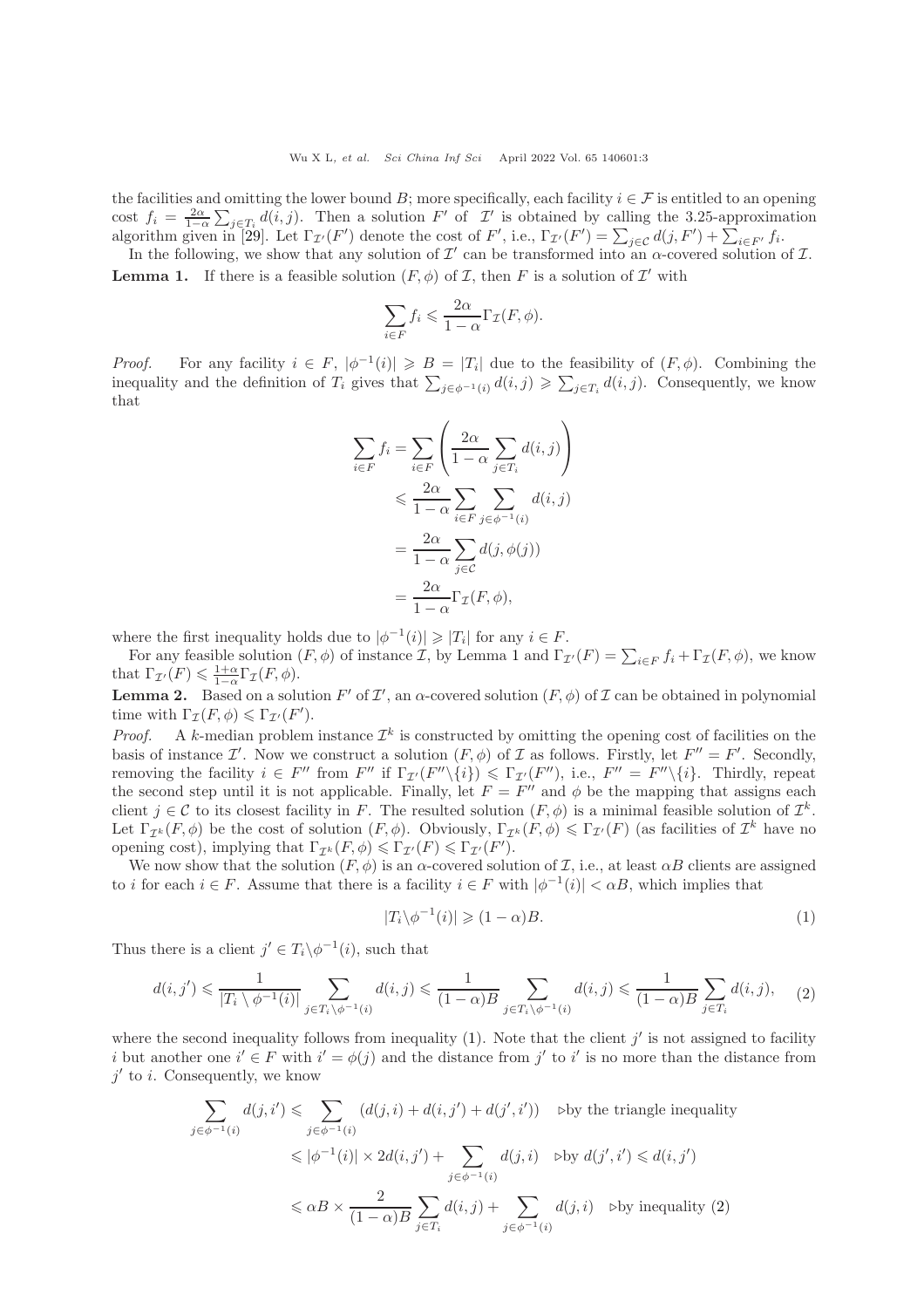Wu X L, et al. Sci China Inf Sci April 2022 Vol. 65 140601:4

$$
= \frac{2\alpha}{(1-\alpha)} \sum_{j \in T_i} d(i,j) + \sum_{j \in \phi^{-1}(i)} d(j,i).
$$

If the facility i is closed and all clients of  $\phi^{-1}(i)$  are assigned to i', then the opening cost is decreased by  $f_i$  and the connection cost is increased by at most  $\frac{2\alpha}{(1-\alpha)}\sum_{j\in T_i} d(i,j) = f_i$ . Thus we know  $\Gamma_{\mathcal{I}'}(F\setminus\{i\}) \leq$  $\Gamma_{\mathcal{I}'}(F)$ , contradicting that  $(F, \phi)$  is a minimal feasible solution of  $\mathcal{I}^k$ .

Combining Lemmas [1](#page-2-0) and [2,](#page-2-3) we have the following theorem.

<span id="page-3-0"></span>**Theorem 2.** There is a  $(3.25\frac{1+\alpha}{1-\alpha}, \alpha)$  bi-criteria approximation algorithm for LBK, where the cost of the returned solution is at most  $3.25\frac{1+\alpha}{1-\alpha}$  times the optimal cost and the lower bound constraint is violated by the factor  $\alpha$ .

*Proof.* Consider an instance  $\mathcal I$  of LBK and the instance  $\mathcal I'$  of KFL constructed by the way given before. By the 3.25-approximation algorithm for KFL [\[29\]](#page-8-19), we have a solution  $F'$  of  $\mathcal{I}'$ . Let  $(F^*, \phi^*)$  and  $F^{\dagger}$  be the optimal solutions of  $\mathcal I$  and  $\mathcal I'$ , respectively. Then we have that  $\Gamma_{\mathcal I'}(F') \leqslant 3.25\Gamma_{\mathcal I'}(F^{\dagger}) \leqslant 3.25\Gamma_{\mathcal I'}(F^{\dagger})$ . Thus,

$$
\Gamma_{\mathcal{I}'}(F') \leqslant 3.25 \Gamma_{\mathcal{I}'}(F^*)
$$
\n
$$
\leqslant 3.25 \left( \sum_{i \in F^*} f_i + \sum_{j \in \mathcal{C}} d(j, F^*) \right)
$$
\n
$$
\leqslant 3.25 \left( \frac{2\alpha}{1 - \alpha} \Gamma_{\mathcal{I}}(F^*, \phi^*) + \sum_{j \in \mathcal{C}} d(j, F^*) \right)
$$
\n
$$
\leqslant 3.25 \left( \frac{2\alpha}{1 - \alpha} \Gamma_{\mathcal{I}}(F^*, \phi^*) + \Gamma_{\mathcal{I}}(F^*, \phi^*) \right)
$$
\n
$$
= 3.25 \frac{1 + \alpha}{1 - \alpha} \Gamma_{\mathcal{I}}(F^*, \phi^*),
$$

where the third inequality holds due to Lemma [1.](#page-2-0) Combining the above expression and Lemma [2](#page-2-3) shows that an  $\alpha$ -covered solution  $(F_0, \phi_0)$  of  $\mathcal I$  can be obtained in polynomial time, satisfying

$$
\Gamma_{\mathcal{I}}(F_0, \phi_0) \leq \Gamma_{\mathcal{I}'}(F') \leq 3.25 \left(\frac{1+\alpha}{1-\alpha}\right) \Gamma_{\mathcal{I}}(F^*, \phi^*).
$$

#### 3 The approximation algorithm

The section proposes a way to convert the bi-criteria approximate solution  $(F_0, \phi_0)$  of the instance  $\mathcal{I} =$  $(C, \mathcal{F}, k, d, B)$  of LBK that is obtained by the way given in Theorem [2](#page-3-0) to a feasible one, by reducing instance  $\mathcal I$  to an instance of CFL, where the process consists of four phases. In Phase I, a different instance  $\mathcal{I}_1 = (\mathcal{C}, \mathcal{F}, k, d_1, B)$  of LBK will be constructed by changing the metric d to  $d_1$  based on the bi-criteria approximate solution  $(F_0, \phi_0)$ . In Phase II, we construct an instance  $\mathcal{I}_2 = (\mathcal{C}, F_0, B, d_1, k)$  by trimming the facility set of  $\mathcal{I}_1$ . In Phase III, by adding the penalty cost for each closed facility in  $F_0$ , an instance  $\mathcal{I}_3 = (\mathcal{C}, F_0, B, d_1, k, P_{\mathcal{I}_3})$  can be constructed. In Phase IV, based on the instance  $\mathcal{I}_3$ , we instead construct a CFL instance  $\mathcal{I}_4$  since it can be solved by a known approximation algorithm.

#### 3.1 Phase I: consolidating clients

Recall that  $(F_0, \phi_0)$  is the bi-criteria approximate solution of the instance  $\mathcal{I} = (\mathcal{C}, \mathcal{F}, k, d, B)$ . A new instance  $\mathcal{I}_1 = (\mathcal{C}, \mathcal{F}, k, d_1, B)$  of LBK is constructed based on  $\mathcal{I} = (\mathcal{C}, \mathcal{F}, k, d, B)$ , where the metric  $d_1$ is defined as follows. For any two clients  $j_1, j_2 \in \mathcal{C}$  and two facilities  $i_1, i_2 \in \mathcal{F}$ ,  $d_1(i_1, i_2) = d(i_1, i_2)$ ,  $d_1(i_1, j_1) = d(i_1, \phi_0(j_1)),$  and  $d_1(j_1, j_2) = d(\phi_0(j_1), \phi_0(j_2)).$  Note that the distance between any two facilities does not change in  $\mathcal{I}_1$  compared to  $\mathcal{I}$ . Thus the  $d_1$ -metric space can be constructed by moving each client j to the facility  $\phi_0(j)$  in the d-metric space; i.e., the clients locate at the same positions with the facilities of  $F_0$ .

**Lemma 3.** If there is a feasible solution  $(F, \phi)$  of  $\mathcal{I}, \Gamma_{\mathcal{I}_1}(F, \phi) \leq (1 + 3.25 \frac{1+\alpha}{1-\alpha}) \Gamma_{\mathcal{I}}(F, \phi)$ .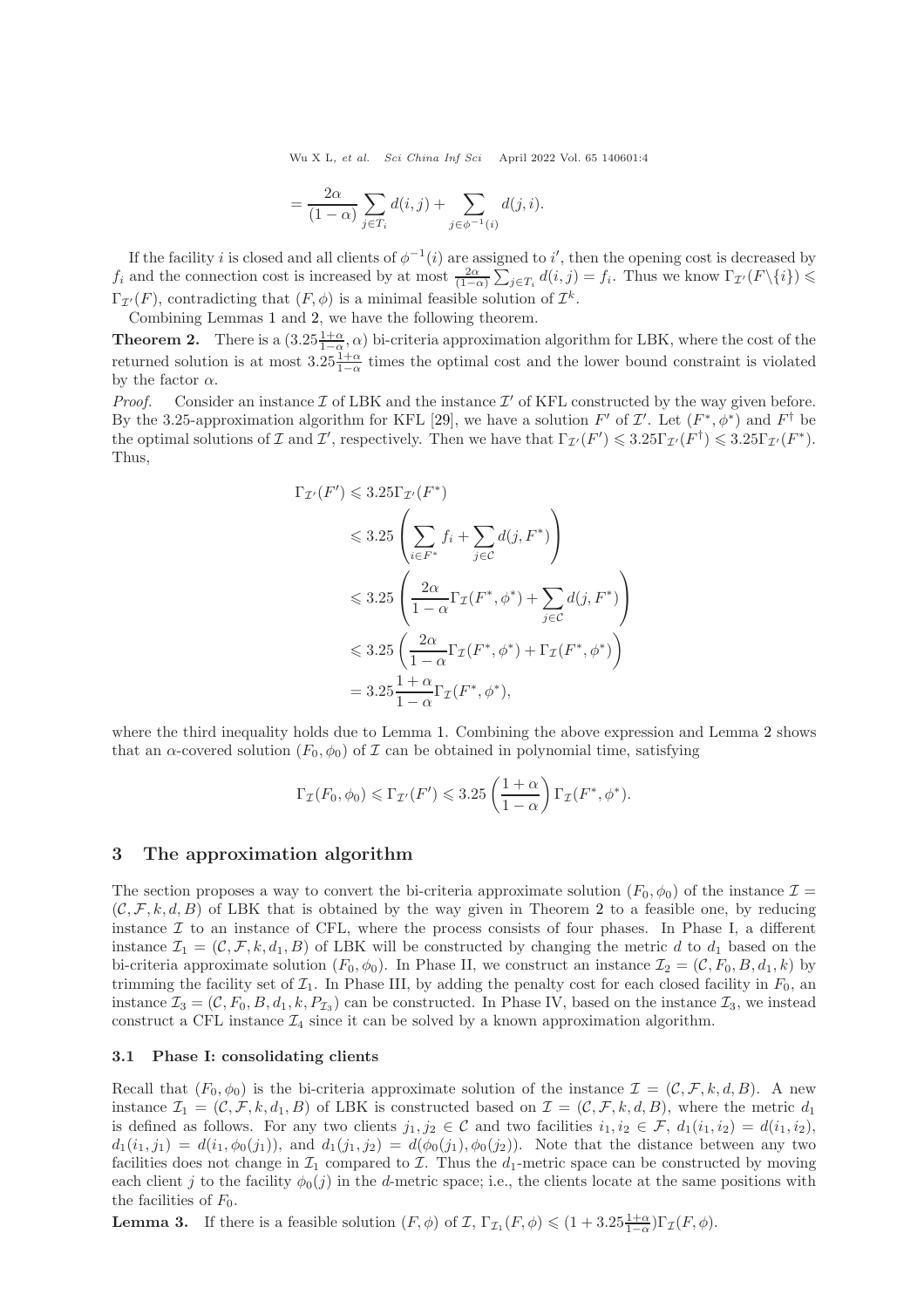*Proof.* It can be know that for any facility  $i \in \mathcal{F}$  and client  $j \in \mathcal{C}$  under the metric  $d_1$ ,

$$
d_1(i,j) = d(i, \phi_0(j)) \text{ by the definition of the metric } d_1
$$
  
\$\leq d(i,j) + d(j, \phi\_0(j))\$. By the triangle inequality\n(3)

Thus it can be known that

<span id="page-4-0"></span>
$$
\Gamma_{\mathcal{I}_1}(F,\phi) \leqslant \Gamma_{\mathcal{I}}(F,\phi) + \Gamma_{\mathcal{I}}(F_0,\phi_0)
$$
\n
$$
\leqslant \Gamma_{\mathcal{I}}(F,\phi) + 3.25 \frac{1+\alpha}{1-\alpha} \Gamma_{\mathcal{I}}(F,\phi)
$$
\n
$$
= \left(1 + 3.25 \frac{1+\alpha}{1-\alpha}\right) \Gamma_{\mathcal{I}}(F,\phi),\tag{4}
$$

where the first inequality holds due to inequality [\(3\)](#page-4-0) and the second one follows from Theorem [2.](#page-3-0)

The reduction method given in [\[21\]](#page-8-11) gives the following theorem.

<span id="page-4-3"></span>**Theorem 3** ([\[21\]](#page-8-11)). If there is a  $\beta_1$ -approximate solution of  $\mathcal{I}_1$ , then a  $\beta$ -approximate solution of  $\mathcal{I}$  can be obtained in polynomial time with

$$
\beta = \left(1 + 3.25 \frac{1 + \alpha}{1 - \alpha}\right) \beta_1 + 3.25 \frac{1 + \alpha}{1 - \alpha}.
$$

#### 3.2 Phase II: trim on facility set

In this subsection, we center on instance  $\mathcal{I}_1 = (\mathcal{C}, \mathcal{F}, B, d_1, k)$ . To simplify the notation, let  $\delta_i = \{j \in \mathcal{I}_i\}$  $\mathcal{C} \mid \phi_0(j) = i$  for each facility  $i \in F_0$ . Recall that  $|\delta_i| \ge \alpha B$  for each  $i \in F_0$  as  $(F_0, \phi_0)$  is an  $\alpha$ -covered solution of I. Now a new instance  $\mathcal{I}_2 = (\mathcal{C}, F_0, B, d_1, k)$  of LBK is constructed by removing all facilities in  $\mathcal{F} \backslash F_0$  from  $\mathcal{I}_1$ .

<span id="page-4-1"></span>**Lemma 4.** If there is a feasible solution  $(F_1, \phi_1)$  of  $\mathcal{I}_1$ , then a feasible solution  $(F_2, \phi_2)$  of  $\mathcal{I}_2$  can be obtained in polynomial time with  $\Gamma_{\mathcal{I}_2}(F_2, \phi_2) \leq 2\Gamma_{\mathcal{I}_1}(F_1, \phi_1)$ .

*Proof.* For each facility  $i \in \mathcal{F} \backslash F_0$ , let i' denote the facility closest to i in  $F_0$ . For  $\mathcal{I}_2$ , a solution  $(F_2, \phi_2)$ can be constructed by opening the facilities of  $F_1 \cap F_0$  and the ones i' with  $i \in F_1 \setminus F_0$  and reassigning the clients assigned to i with respect to  $\phi_1$  to i'. Note that for any client j reassigned, the definition of metric  $d_1$  and triangle inequality imply that the increment of its cost is at most  $d_1(i, i') = d(i, i') \leq d(i, \phi_0(j)) =$  $d_1(i, j)$  (since i' is the closest facility in  $F_0$  to i). Considering this above all  $j \in \mathcal{C}$ , the increment of the cost of  $(F_2, \phi_2)$  compared with  $(F_1, \phi_1)$  is bounded by  $\Gamma_{\mathcal{I}_1}(F_1, \phi_1)$ , hence  $\Gamma_{\mathcal{I}_2}(F_2, \phi_2) \leq 2\Gamma_{\mathcal{I}_1}(F_1, \phi_1)$ .

Observe that any feasible solution  $(F, \phi)$  of instance  $\mathcal{I}_2$  is also a feasible solution of instance  $\mathcal{I}_1$ , and  $\Gamma_{\mathcal{I}_1}(F,\phi) = \Gamma_{\mathcal{I}_2}(F,\phi).$ 

**Theorem 4.** If there is a  $\beta_2$ -approximate solution of  $\mathcal{I}_2$ , then a  $\beta_1$ -approximate solution of  $\mathcal{I}_1$  can be obtained in polynomial time with  $\beta_1 = 2\beta_2$ .

*Proof.* Let  $(F_1^*, \phi_1^*)$  be an optimal solution of  $\mathcal{I}_1$ , and  $(F, \phi)$  be a  $\beta_2$ -approximate solution of  $\mathcal{I}_2$ . Lemma [4](#page-4-1) shows that a solution  $(F_2, \phi_2)$  of  $\mathcal{I}_2$  can be obtained with  $\Gamma_{\mathcal{I}_2}(F_2, \phi_2) \leq 2\Gamma_{\mathcal{I}_1}(F_1^*, \phi_1^*)$ . Hence, for the  $\beta_2$ -approximate solution  $(F, \phi)$  of  $\mathcal{I}_2$ , we have  $\Gamma_{\mathcal{I}_2}(F, \phi) \leq 2\beta_2 \Gamma_{\mathcal{I}_1}(F_1^*, \phi_1^*)$ .

Observe that any feasible solution of instance  $\mathcal{I}_2$  is also a feasible solution of instance  $\mathcal{I}_1$ . Therefore,  $(F, \phi)$  is also a feasible solution of  $\mathcal{I}_1$ , and  $\Gamma_{\mathcal{I}_1}(F, \phi) = \Gamma_{\mathcal{I}_2}(F, \phi) \leq 2\beta_2 \Gamma_{\mathcal{I}_1}(F_1^*, \phi_1^*).$ 

#### 3.3 Phase III: entitling penalties to instance  $\mathcal{I}_2$

Based on instance  $\mathcal{I}_2 = (\mathcal{C}, F_0, B, d_1, k)$ , a new instance  $\mathcal{I}_3 = (\mathcal{C}, F_0, B, d_1, k, P_{\mathcal{I}_3})$  is constructed, which penalizes the close of the facility in  $F_0$ . A penalty cost  $P_{\mathcal{I}_3}(i) = \frac{2\alpha - 1}{\alpha} \ell_i |\delta_i|$  with  $\ell_i = \min_{i' \in F_0 \setminus \{i\}} d(i, i')$ is paid if facility i is closed in the solution of  $\mathcal{I}_3$ . For a solution  $(F, \phi)$  of  $\mathcal{I}_3$ , let  $\Gamma_{\mathcal{I}_3}(F, \phi)$  denote the cost of the solution  $(F, \phi)$  of  $\mathcal{I}_3$ , which is composed of the connection cost  $\omega_{\mathcal{I}_3}(F, \phi)$  and the penalty cost  $P_{\mathcal{I}_3}(F,\phi) = \sum_{i \in F_0 \backslash F} P_{\mathcal{I}_3}(i).$ 

<span id="page-4-2"></span>**Lemma 5.** For any feasible solution  $(F, \phi)$  of  $\mathcal{I}_2$  and  $\mathcal{I}_3$ ,

$$
\Gamma_{\mathcal{I}_2}(F,\phi) \leqslant \Gamma_{\mathcal{I}_3}(F,\phi) \leqslant \frac{3\alpha-1}{\alpha} \Gamma_{\mathcal{I}_2}(F,\phi).
$$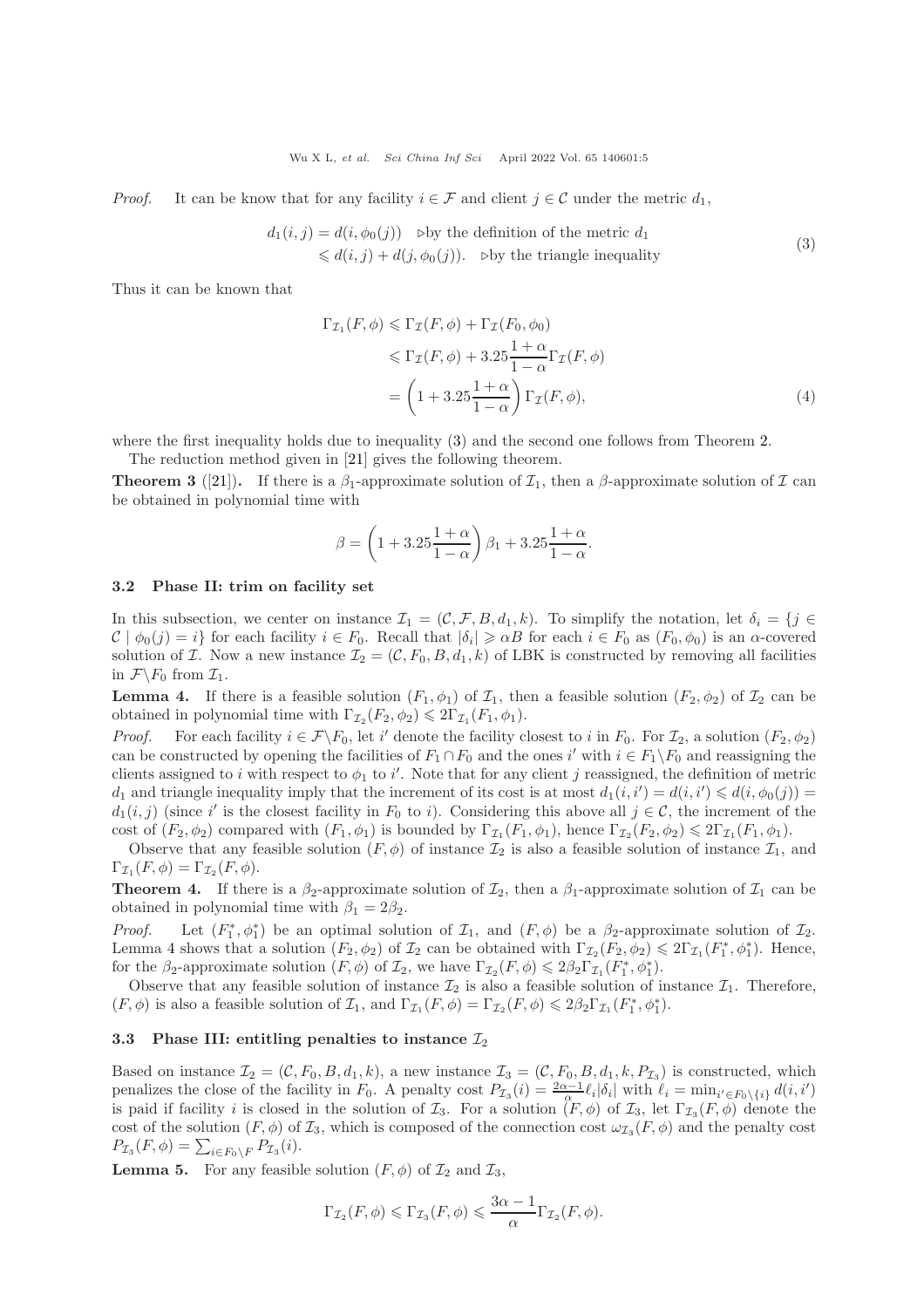*Proof.* The cost of the solution  $(F, \phi)$  of  $\mathcal{I}_3$  is composed of the connection cost  $\omega_{\mathcal{I}_3}(F, \phi)$  and the penalty cost  $P_{\mathcal{I}_3}(F,\phi)$ . It is obvious that the connection cost  $\omega_{\mathcal{I}_3}(F,\phi)$  equals the cost of the solution  $(F, \phi)$  of  $\mathcal{I}_2$ , i.e.,  $\omega_{\mathcal{I}_3}(F, \phi) = \Gamma_{\mathcal{I}_2}(F, \phi)$ . For the penalty cost  $P_{\mathcal{I}_3}(F, \phi)$ , we have

$$
P_{\mathcal{I}_3}(F,\phi) = \sum_{i \in F_0 \setminus F} P_{\mathcal{I}_3}(i) = \sum_{i \in F_0 \setminus F} \frac{2\alpha - 1}{\alpha} \ell_i |\delta_i|
$$
  

$$
\leq \frac{2\alpha - 1}{\alpha} \sum_{i \in F_0 \setminus F} \sum_{j \in \delta_i} d(i, \phi(j))
$$
  

$$
= \frac{2\alpha - 1}{\alpha} \sum_{i \in F_0 \setminus F} \sum_{j \in \delta_i} d_1(j, \phi(j))
$$
  

$$
\leq \frac{2\alpha - 1}{\alpha} \sum_{j \in \mathcal{C}} d_1(j, \phi(j))
$$
  

$$
= \frac{2\alpha - 1}{\alpha} \Gamma_{\mathcal{I}_2}(F, \phi),
$$

where the first inequality is obtained by replacing the symbol  $\delta_i$  and scaling  $\ell_i$ , and the third equality follows from  $i = \phi_0(j)$ . Summarizing the conclusions obtained above gives that

$$
\Gamma_{\mathcal{I}_3}(F,\phi) = \omega_{\mathcal{I}_3}(F,\phi) + P_{\mathcal{I}_3}(F,\phi) = \Gamma_{\mathcal{I}_2}(F,\phi) + P_{\mathcal{I}_3}(F,\phi) \leq \frac{3\alpha - 1}{\alpha} \Gamma_{\mathcal{I}_2}(F,\phi).
$$

By Lemma [5,](#page-4-2) we have the following theorem.

**Theorem 5.** If there is a  $\beta_3$ -approximate solution of  $\mathcal{I}_3$ , then a  $\beta_2$ -approximate solution of  $\mathcal{I}_2$  can be obtained in polynomial time with  $\beta_2 = \frac{3\alpha - 1}{\alpha} \beta_3$ .

*Proof.* Let  $(F_2^*, \phi_2^*)$  denote an optimal solution of  $\mathcal{I}_2$ , and let  $(F, \phi)$  be a  $\beta_3$ -approximate solution of  $\mathcal{I}_3$ . Lemma [5](#page-4-2) gives that  $\Gamma_{\mathcal{I}_2}(F,\phi) \leq \Gamma_{\mathcal{I}_3}(F,\phi) \leq \frac{3\alpha-1}{\alpha} \Gamma_{\mathcal{I}_2}(F,\phi) \leq \frac{3\alpha-1}{\alpha} \beta_3 \Gamma_{\mathcal{I}_2}(F_2^*,\phi_2^*)$ , as desired.

#### 3.4 Phase IV: final reduction

In this subsection, we show that instance  $\mathcal{I}_3 = (\mathcal{C}, F_0, B, d_1, k, P_{\mathcal{I}_3})$  can be reduced to an instance  $\mathcal{I}_4 =$  $(C_4, F_4, U, d_1, f)$  of CFL, where  $C_4$  and  $F_4$  are the client-set and facility-set, respectively, and U and f are the capacity and opening cost defined on  $F_4$ , respectively. To avoid confusion, the facilities and clients considered in the CFL instances are called  $C$ -facilities and  $C$ -clients, respectively, in the remaining text.

Let  $P_i$  be the position of i for each facility  $i \in F_0$ . Recall that the clients of C locate at the same positions with the facilities of  $F_0$  in the  $d_1$ -metric space, and that the facilities considered in LBK have no upper bound on their capacities, thus without loss of generality, the facilities are assumed to be at different positions, i.e.,  $P_i \neq P_j$  for any  $i, j \in F_0$ . In addition, for each facility  $i \in F_0$ , let  $\tau_i^1 = |\delta_i|$ ,  $\tau_i^2 = |\delta_i| - B$ , and  $\tau_i \in {\{\tau_i^1, \tau_i^2\}}$ .

For any feasible solution  $(F, \phi)$  of  $\mathcal{I}_3$ , if  $i \in F$  (i.e., facility i is opened in  $\mathcal{I}_3$ ), let  $\tau_i = \tau_i^2$ . If  $\tau_i^2 > 0$ , then  $\tau_i^2$  clients of  $\delta_i$  can be reassigned maintaining the lower bound constraint of i with respect to  $\phi_0$ ; otherwise (i.e.,  $\tau_i^2 \leq 0$ ),  $|\tau_i^2|$  clients should be reassigned to i with respect to  $\phi_0$ . If  $i \in F_0 \backslash F$  (i.e., facility is not opened in  $\mathcal{I}_3$ ), let  $\tau_i = \tau_i^1$ , and then the  $\tau_i^1$  clients of  $\delta_i$  should be reassigned with respect to  $\phi_0$ .

Now we construct the instance  $\mathcal{I}_4 = (\mathcal{C}_4, F_4, U, d_1, f)$  of CFL by the following two steps. Firstly, for each position  $P_i$  with  $i \in F_0$ , a C-facility with opening cost  $\frac{2\alpha-1}{\alpha}\ell_i|\delta_i|$  and capacity  $\tau_i^1 - \tau_i^2$  is constructed. Secondly, according to the value of  $\tau_i^2$ , the operation is different at  $P_i$ . If  $\tau_i^2 \leq 0$ , then a set of  $|\tau_i^2|$ C-clients is constructed; if  $\tau_i^2 > 0$ , then a C-facility with opening cost 0 and capacity  $\tau_i^2$  is constructed. Note that there may be two C-facilities at the same position in  $\mathcal{I}_4$ . For a solution  $(F, \phi)$  of  $\mathcal{I}_4$ , let  $\Gamma_{\mathcal{I}_4}(F,\phi) = f_{\mathcal{I}_4}(F,\phi) + \omega_{\mathcal{I}_4}(F,\phi)$  denote the cost of  $(F,\phi)$ , where  $f_{\mathcal{I}_4}(F,\phi)$  is the opening cost of the C-facilities in F and  $\omega_{\mathcal{I}_4}(F,\phi)$  is the connection cost of assigning the C-clients to the C-facilities in F.

<span id="page-5-0"></span>**Lemma 6.** If there is a feasible solution  $(F, \phi)$  of  $\mathcal{I}_3$ , then a feasible solution  $(F_c, \phi_c)$  of  $\mathcal{I}_4$  of CFL can be obtained in polynomial time with  $\Gamma_{\mathcal{I}_4}(F_c, \phi_c) \leq \Gamma_{\mathcal{I}_3}(F, \phi)$ .

*Proof.* Note that the values of  $\tau_i^1, \tau_i^2, \tau_i$  are known for each  $P_i$  with  $i \in F_0$  by solution  $(F, \phi)$ . The set  $F_c$  of the opened C-facilities of  $\mathcal{I}_4$  is constructed with the following two steps. Firstly, for each  $P_i$  with  $i \in F_0$ , the C-facility with opening cost 0 and capacity  $\tau_i^2$  (if any) is opened. Secondly, for each  $P_i$  with  $i \in F_0 \backslash F$ , the C-facility with opening cost  $\frac{2\alpha-1}{\alpha} \ell_i |\delta_i|$  and capacity  $\tau_i^1 - \tau_i^2$  is opened.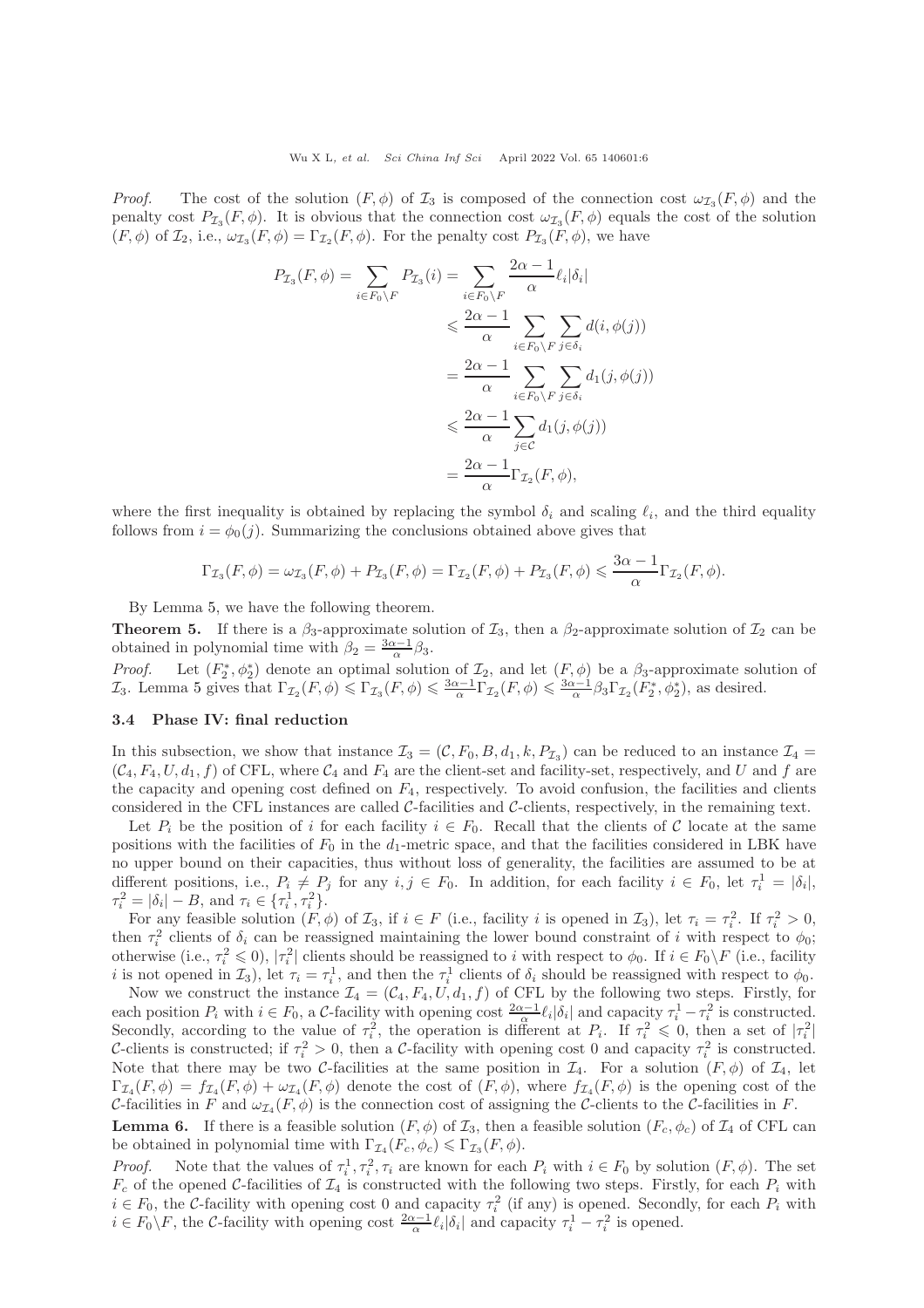Observe that given a subset  $S \subseteq F_0$  and a facility  $j \in F_0 \backslash S$  considered in  $\mathcal{I}_3$ , if there are  $\eta_i$  clients located at  $P_i$  assigned to j with respect to  $\phi$  for any  $i \in S$ , then  $\sum_{i \in S} \eta_i$  C-clients located at  $P_j$  would be constructed in  $\mathcal{I}_4$ . Now based on  $F_c$ , we construct the assignment  $\phi_c$  from the C-clients to  $F_c$  by the following two steps. Firstly, for any position  $P_i$  with  $i \in F_0 \backslash F$ , if there are  $|\tau_i^2|$  C-clients located at  $P_i$  (note that  $\tau_i^2 \leq 0$  under this case), then  $\phi_c$  assigns the  $|\tau_i^2|$  C-clients to the C-facility located at  $P_i$ . Secondly, for any  $P_i, P_j$  with  $i, j \in F_0$  considered in  $\mathcal{I}_3$ , if there are  $\eta > 0$  clients of  $\delta_i$  that are assigned to the facility j located at  $P_j$  by  $\phi$ , then  $\phi_c$  reassigns the  $\eta$  C-clients located at  $P_j$  to the C-facilities located at  $P_i$  in  $\mathcal{I}_4$  (recall the observation given at the beginning of this paragraph). By the assignment  $\phi_c$  of solution  $(F_c, \phi_c)$ , we have that the connection cost of solution  $(F_c, \phi_c)$  of  $\mathcal{I}_4$  is no more than the connection cost of  $(F, \phi)$  of  $\mathcal{I}_3$ .

Observe that given a subset  $Q \subseteq F_0$  and a facility  $i \in F_0 \backslash Q$  considered in  $\mathcal{I}_3$ , if there are  $\eta_j$  clients located at  $P_i$  assigned to j with respect to  $\phi$  for any  $j \in Q$ , then the total capacity of the C-facilities located at  $P_i$  is no less than  $\sum_{j\in Q}\eta_j$  in  $\mathcal{I}_4$  (note that there may be more than one C-facility at  $P_i$ ). Now we show that  $(F_c, \phi_c)$  is a feasible solution of  $\mathcal{I}_4$ . For each position  $P_j$  with  $j \in F_0 \backslash F$  and  $\tau_j^2 \leq 0$ , there are  $|\tau_j^2|$  C-clients at  $P_j$ , and they are assigned to the C-facility at  $P_j$  with respect to  $\phi_c$ , whose capacity is  $\tau_j^1 - \tau_j^2$ , implying that the  $|\tau_j^2|$  C-clients can be assigned to it and its capacity constraint is satisfied. Note that under this case, the unique C-facility at  $P_j$  has room to be assigned  $\tau_j^1$  C-clients. For each position  $P_j$  with  $j \in F$  and  $\tau_j^2 \leq 0$ , we know that  $\eta \leq \vert \delta_i \vert = \tau_i^1$  clients at  $P_i$  are assigned to the facility at  $P_j$  with respect to  $\phi$  in  $\mathcal{I}_3$ , and that  $\eta \leq \vert \delta_i \vert = \tau_i^1$  C-clients at  $P_j$  are assigned to the C-facilities at  $P_i$  with respect to  $\phi_c$  in  $\mathcal{I}_3$ . By the observation given at the beginning of this paragraph, we have that the C-facilities at  $P_i$  have the capacity to contain the C-clients for all j satisfying the above conditions. Summarizing the above discussion gives that  $(F_c, \phi_c)$  is a feasible solution of  $\mathcal{I}_4$ .

Now we consider the cost of  $(F_c, \phi_c)$ . If there is a facility  $i \in F_0$  that is not opened with respect to the solution  $(F, \phi)$  of  $\mathcal{I}_3$ , then we pay a penalty cost  $\frac{2\alpha-1}{\alpha}$ ,  $|\delta_i|$  that equals the opening cost of a C-facility with capacity  $\tau_i^1 - \tau_i^2$  in  $\mathcal{I}_4$ . Consequently, we have

$$
\Gamma_{\mathcal{I}_4}(F_c, \phi_c) = f_{\mathcal{I}_4}(F_c, \phi_c) + \omega_{\mathcal{I}_4}(F_c, \phi_c)
$$
  
\n
$$
\leq P_{\mathcal{I}_3}(F, \phi) + \omega_{\mathcal{I}_3}(F, \phi)
$$
  
\n
$$
= \Gamma_{\mathcal{I}_3}(F, \phi).
$$

<span id="page-6-0"></span>**Lemma 7.** If there is a feasible solution  $(F_c, \phi_c)$  of  $\mathcal{I}_4$ , then a feasible solution  $(F, \phi)$  of  $\mathcal{I}_3$  can be obtained in polynomial time with  $\Gamma_{\mathcal{I}_3}(F,\phi) \leqslant \frac{2\alpha}{2\alpha-1} \Gamma_{\mathcal{I}_4}(F_c,\phi_c)$ .

*Proof.* A subset  $F' \subseteq F_0$  of  $\mathcal{I}_3$  in which the facilities are opened is constructed as follows. Firstly, for each position  $P_i$  with  $i \in F_0$ , if the C-facility with capacity  $\tau_i^1 - \tau_i^2$  and opening cost  $\frac{2\alpha - 1}{\alpha}$   $\ell_i |\delta_i|$  is opened with respect to  $(F_c, \phi_c)$  of  $\mathcal{I}_4$ , then the facility at  $P_i$  is closed in  $\mathcal{I}_3$ ; otherwise, it is opened.

Now based on  $F'$ , we first construct an assignment  $\phi'$  from the clients to  $F'$  by the following two steps. Step-1, for any position  $P_i$ ,  $P_j$  with  $i, j \in F_c$  considered in  $\mathcal{I}_4$ , if there are  $\eta$  C-clients located at  $P_i$ that are assigned to the C-facilities located at  $P_j$  by  $\phi_c$  (i.e., the C-facility located at  $P_i$  is not in  $F_c$  and the facility located at  $P_i$  is in  $F'$ ), then  $\phi'$  assigns  $\eta$  clients located at  $P_j$  to the facility located at  $P_i$ . Step-2, for any facility  $i \in F'$ ,  $\phi'$  assigns the unassigned clients of  $\delta(i)$  in Step-1 to i. By the assignment  $\phi'$  of  $(F', \phi')$ , we have that the connection cost of solution  $(F_c, \phi_c)$  of  $\mathcal{I}_4$  equals that of  $(F', \phi')$  of  $\mathcal{I}_3$ (i.e.,  $\omega_{\mathcal{I}_4}(F_c, \phi_c) = \omega_{\mathcal{I}_3}(F', \phi')$ ), and the opening cost of solution  $(F_c, \phi_c)$  of  $\mathcal{I}_4$  equals the penalty cost of  $(F', \phi')$  of  $\mathcal{I}_3$  (i.e.,  $f_{\mathcal{I}_4}(F_c, \phi_c) = P_{\mathcal{I}_3}(F', \phi')).$ 

Unfortunately, there are some clients who are not unassigned with respect to  $\phi'$ . Obviously, these unassigned clients are located at the position  $P_i$  with  $i \in F_0 \backslash F'$  (i.e., the facility at  $P_i$  is not opened in  $\mathcal{I}_3$ ).

Let  $F = F'$  and  $\phi = \phi'$ . For each position  $P_i$  with  $i \in F_0 \backslash F'$ , let  $\zeta_{P_i}$  denote the set of unassigned clients at  $P_i$ . Now we give the following operation to complete  $\phi$ . If  $\zeta_{P_i} \geq B$ , then facility  $i$  ( $F = F \cup \{i\}$ ) is opened, and  $\phi$  assigns all clients of  $\zeta_{P_i}$  to i without violating its lower bound. If  $0 < \zeta_{P_i} < B$ , then we consider the facility i' in  $F_0$  that is the closest to i. If i' is opened, then  $\phi$  assigns all clients of  $\zeta_{P_i}$  to i', and the increment of the connection cost is bounded by  $\sum_{j \in \zeta_{P_i}} d_1(i',j) = \sum_{j \in \zeta_{P_i}} d(i',i) \leq B\ell_i \leq \frac{|\delta_i|}{\alpha}$  $\frac{\sigma_i}{\alpha} \ell_i.$ If i' is not opened, it involves the following two cases: (1)  $|\zeta_{P_i}| + |\zeta_{P_{i'}}| \ge B$  and (2)  $|\zeta_{P_i}| + |\zeta_{P_{i'}}| < B$ . For case (1), facility i' is opened, let  $F = F \cup \{i'\}$ , and  $\phi$  assigns all clients of  $\zeta_{P_i}$  to i'. In this case, the lower bound of i' is satisfied. For case (2), all clients of  $\zeta_{P_i}$  are assigned to facility i' and let  $\zeta_{P_{i'}} = \zeta_{P_i} \cup \zeta_{P_{i'}}$ . Repeat the operation until all clients are assigned without violating the lower bound constraint.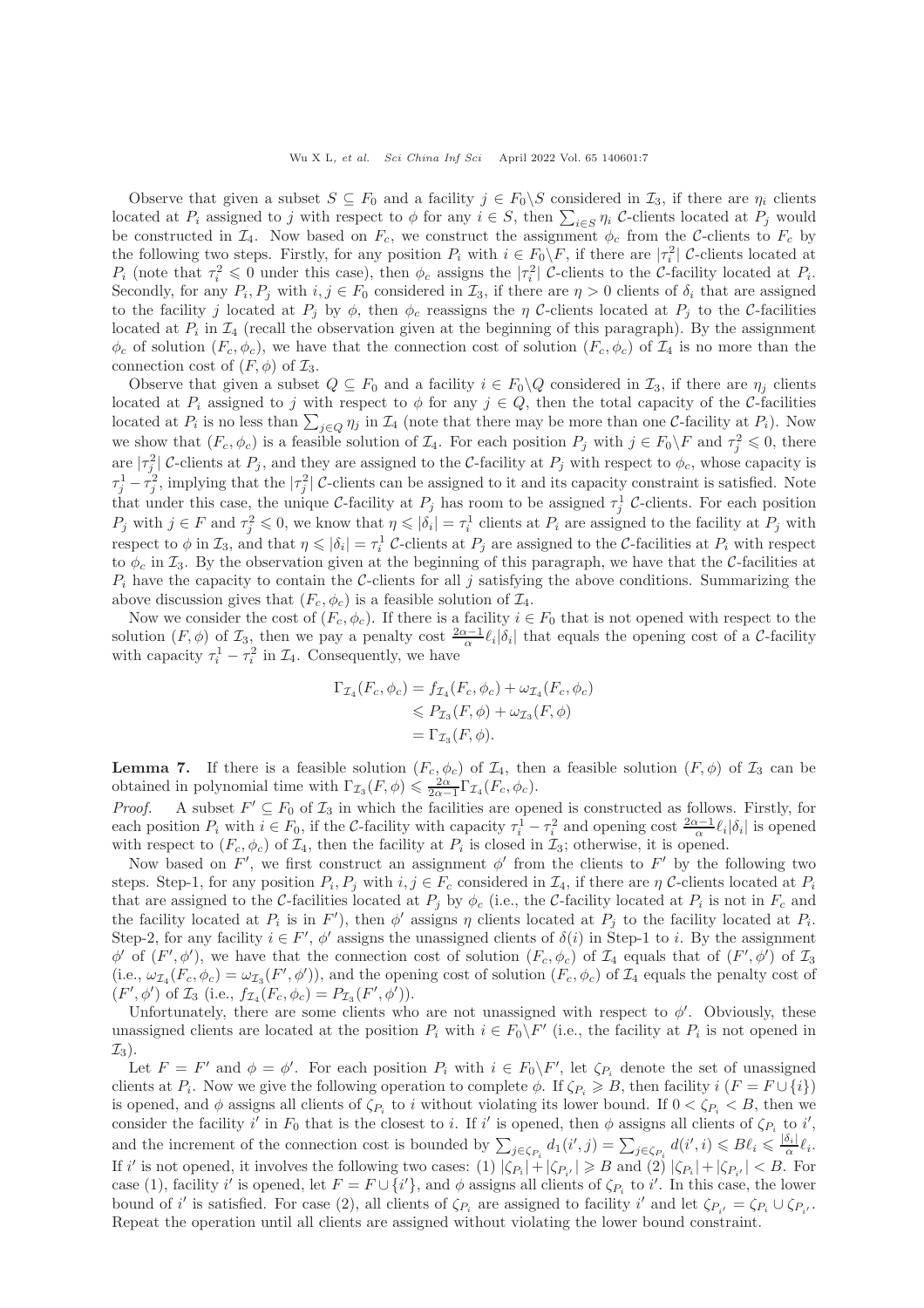Wu X L, et al. Sci China Inf Sci April 2022 Vol. 65 140601:8

The critical issue is that the procedure of repeating the above operation may be caught in several facilities; more specifically, the sequence of the facilities on which the operation is performed comprises a directed cycle such that no feasible assignment can be found by repeating the operation. Let  $i$  and  $i'$  be two adjacent facilities in the directed cycle, where i is located previously to  $i'$ . Our idea is to assign these clients by  $\phi$  to a facility  $i'' \in F$  that has been opened such that the connection cost is minimized. Since i and i' are not opened,  $|\zeta_{P_{i'}}| < B$  and  $|\delta_{i'}| + |\delta_i| \geq 2\alpha B$ . Thus, there are at least  $|\delta_{i'}| + |\delta_i| - |\zeta_{P_{i'}}| \geq (2\alpha - 1)B$  clients that have been assigned by  $\phi'$  and the connection cost is at most

$$
\sum_{j\in\delta_{i'}\cup\delta_i\setminus\zeta_{P_{i'}}}d_1(\phi'(j),j)\geqslant(2\alpha-1)B d_1(\phi'(j),j)\geqslant(2\alpha-1)B\min\{d_1(i'',i),d_1(i'',i')\}.\tag{5}
$$

<span id="page-7-0"></span>Inequality [\(5\)](#page-7-0) and triangle inequality imply that

$$
\sum_{j \in \zeta_{P_{i'}}} d_1(i'', j) \leq B d_1(i'', i) \leq B(\min\{d_1(i'', i), d_1(i'', i')\} + \ell_i)
$$
  

$$
\leq \frac{1}{2\alpha - 1} \sum_{j \in \delta_{i'} \cup \delta_i \setminus \zeta_{P_{i'}}} d_1(\phi'(j), j) + \frac{\ell_i|\delta_i|}{\alpha}.
$$

Thus the total increment of the connection cost induced by the unassigned clients is at most

$$
\frac{1}{2\alpha - 1} \omega_{\mathcal{I}_3}(F', \phi') + \frac{1}{2\alpha - 1} P_{\mathcal{I}_3}(F', \phi').
$$

Summarizing the above discussion gives that  $(F, \phi)$  is a feasible solution of  $\mathcal{I}_3$ . Now we consider the cost of  $(F, \phi)$ . Based on the conclusions above, we have that

$$
\Gamma_{\mathcal{I}_3}(F,\phi) \leq \omega_{\mathcal{I}_3}(F',\phi') + P_{\mathcal{I}_3}(F',\phi') + \frac{1}{2\alpha - 1}\omega_{\mathcal{I}_3}(F',\phi') + \frac{1}{2\alpha - 1}P_{\mathcal{I}_3}(F',\phi')
$$
  
= 
$$
\frac{2\alpha}{2\alpha - 1}P_{\mathcal{I}_3}(F',\phi') + \frac{2\alpha}{2\alpha - 1}\omega_{\mathcal{I}_3}(F',\phi')
$$
  
= 
$$
\frac{2\alpha}{2\alpha - 1}f_{\mathcal{I}_4}(F_c,\phi_c) + \frac{2\alpha}{2\alpha - 1}\omega_{\mathcal{I}_4}(F_c,\phi_c)
$$
  
= 
$$
\frac{2\alpha}{2\alpha - 1}\Gamma_{\mathcal{I}_4}(F_c,\phi_c).
$$

<span id="page-7-1"></span>**Theorem 6.** If there is a  $\beta_4$ -approximate solution of  $\mathcal{I}_4$ , then a  $\beta_3$ -approximate solution of instance  $\mathcal{I}_3$ can be obtained in polynomial time with

$$
\beta_3 = \frac{2\alpha}{2\alpha - 1} \beta_4.
$$

Proof. <sup>\*</sup><sub>3</sub>,  $\phi_3^*$ ) denote an optimal solution of  $\mathcal{I}_3$ , and  $(F', \phi')$  denote a  $\beta_4$ -approximate solution of  $\mathcal{I}_4$ . Lemma [6](#page-5-0) shows that there is a feasible solution  $(F_c, \phi_c)$  of  $\mathcal{I}_4$  such that  $\Gamma_{\mathcal{I}_4}(F_c, \phi_c) \leq \Gamma_{\mathcal{I}_3}(F_3^*, \phi_3^*).$ Hence, for the  $\beta_4$ -approximate solution  $(F', \phi')$  of  $\mathcal{I}_4$ , we have that  $\Gamma_{\mathcal{I}_4}(F', \phi') \leq \beta_4 \Gamma_{\mathcal{I}_3}^*(F_3^*, \phi_3^*)$ . Fur-thermore, by Lemma [7,](#page-6-0) we can get a solution  $(F, \phi)$  of  $\mathcal{I}_3$  that satisfies  $\Gamma_{\mathcal{I}_3}(F, \phi) \leq \frac{2\alpha}{2\alpha-1} \Gamma_{\mathcal{I}_4}(F', \phi') \leq \frac{2\alpha}{\alpha-1} \Gamma_{\mathcal{I}_4}(F', \phi')$  $\frac{2\alpha}{2\alpha-1}\beta_4\Gamma_{\mathcal{I}_3}(F_3^*,\phi_3^*).$ 

## 3.5 Summarizing everything

A  $(1 + \sqrt{2})$ -approximate solution of instance  $\mathcal{I}_4$  can be obtained by applying the algorithm for CFL due to Ahmadian and Swamy [\[22\]](#page-8-12). Let  $\alpha = \frac{2}{3}$ . By Theorems [3–](#page-4-3)[6,](#page-7-1) we have that

$$
\beta_3 = \frac{2\alpha}{2\alpha - 1} (1 + \sqrt{2}) = 4(1 + \sqrt{2}),
$$
  
\n
$$
\beta_2 = \frac{3\alpha - 1}{\alpha} \beta_3 = \frac{3\alpha - 1}{\alpha} \times 4(1 + \sqrt{2}) = 6(1 + \sqrt{2}),
$$
  
\n
$$
\beta_1 = 2\beta_2 = 2 \times 6(1 + \sqrt{2}) = 12(1 + \sqrt{2}),
$$
  
\n
$$
\beta = \beta_1 \left( 1 + 3.25 \frac{1 + \alpha}{1 - \alpha} \right) + 3.25 \frac{1 + \alpha}{1 - \alpha} = 12(1 + \sqrt{2}) \times \left( 1 + 3.25 \frac{1 + \alpha}{1 - \alpha} \right) + 3.25 \frac{1 + \alpha}{1 - \alpha} \approx 516.
$$

Therefore, Theorem [1](#page-1-0) holds.